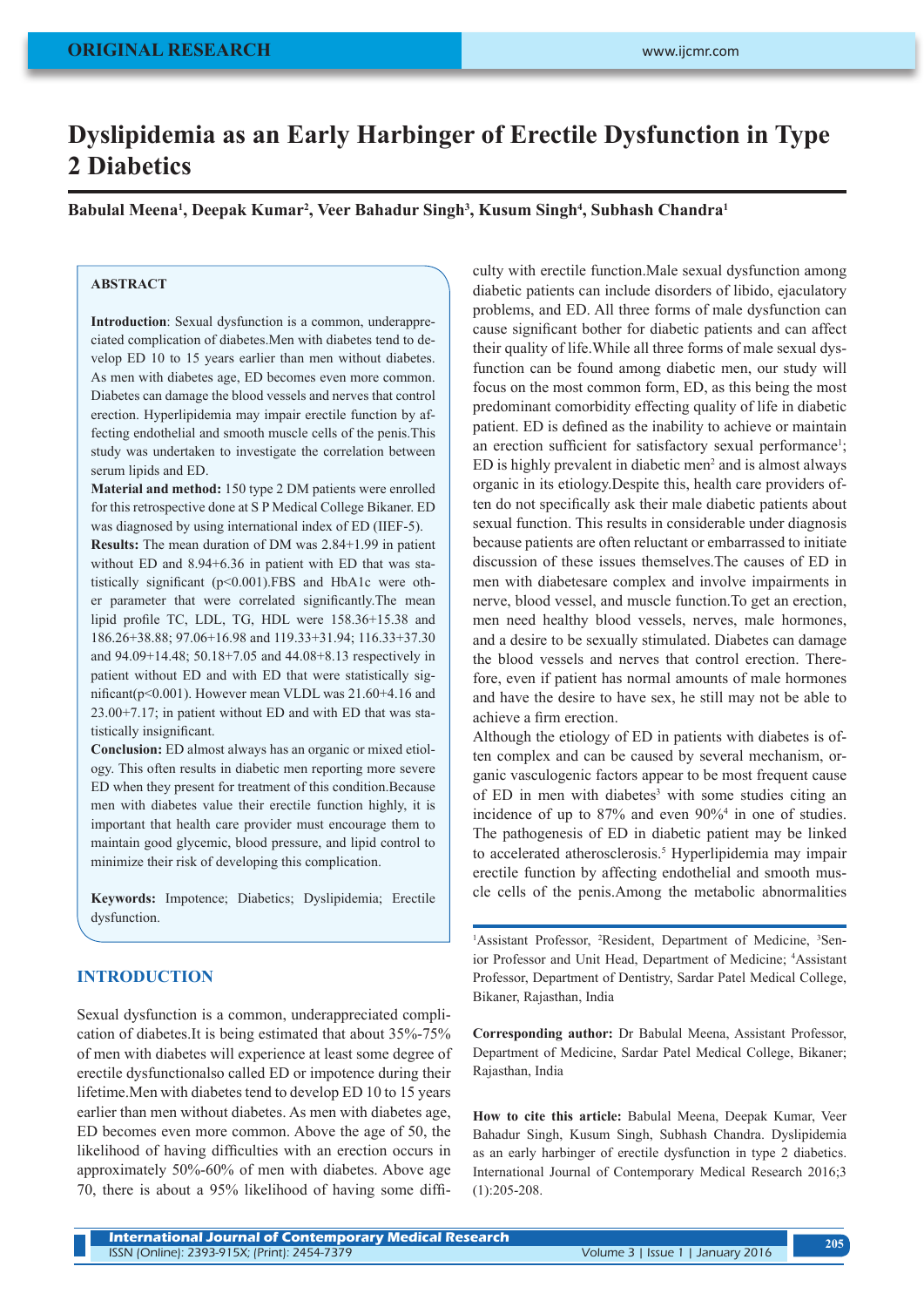that commonly accompany diabetes are disturbances in the production and clearance of plasma lipoproteins. The lipid changes associated with diabetes mellitus are attributed to increased free fatty acid flux secondary to insulin resistance**.** In fact development of dyslipidemia may be a harbinger of future diabetes. A characteristic pattern, termed diabetic dyslipidemia, consists of low high density lipoprotein (HDL), increased triglycerides, and postprandial lipemia. This pattern is most frequently seen in type 2 diabetes and may be a treatable risk factor for subsequent cardiovascular disease and related comorbidities. It has been shown from numerous studies that dyslipidemia often is found in prediabetes, patients with insulin resistance but normal indexes of plasma glucose.6 Various trial of glucose reduction have confirmed that glucose control is the key to preventing microvascular diabetic complications. These trials have, however, failed to show a marked benefit of glucose control on macrovascular disease.Large vessel atherosclerosis is not a diabetes-specific disorder, yet it is worse in patients with diabetes; however, processes unrelated to diabetes must be the most important. For this reason it may not be surprising that treatment of these other processes, such as hypertension<sup>7,8</sup> and hyperlipidemia9 , appears to impact macrovascular disease more than does glucose control. This study was undertaken to investigate the correlation between serum lipids (cholesterol, LDL, HDL, triglyceride (TG) and erectile dysfunction (ED).

#### **Ethnic statement**

A written informed consent was obtained from each subject included in the study. Ethical approval for the study was obtained from the Ethical committee S P Medical College, PBM and A.G of hospitals Bikaner, Rajasthan prior to the commencement of the study.

Material and methods

Present study was conducted among the patient admitted to

Medicine Department PBM and A.G of Hospital, a tertiary care center of North West rajasthan from June 2014 to June 2015. Patients of age group 35-65 years diagnosed according to ADA revised criteria 2013 were included in the study. Patients who were seriously ill,known cases of type 1 DM, history of pelvic trauma or pelvic surgery, history of psychiatric disease, men with debliting disease or having an unfavorable penile anatomy for sexual act were excluded from the study.A thorough clinical examination was conducted and the findings along with other demographic data were recorded on predesigned and pretested performa. History regarding duration and treatment of diabetes was noted. Patient's Compliance with the medication was also noted. Patients were also evaluated for the presence of sexual dysfunction, peripheral vascular disease and other macro and micro vascular complications.

The diagnosis of sexual dysfunction was done with following criteria:

- a. A sexually competent male must have desire for his sexual partner (libido).
- b. Be able to divert blood from iliac artery in to corpora cavernosa to achieve penile tumescence and rigidity (erection).
- c. Discharge sperm and prostatic/seminal fluid through urethra (ejaculation).
- d. Finally experience a sense of pleasure (orgasm).

Hypoceptive sexual disease (HSD) (according to DSM IV) was defined as persistently and recurrently deficient sexual fantasy and desire for sexual activity leading to marked distress or interpersonal difficulty. In male diabetics predominant disorder is of erectile dysfunction but HSD is also seen however in female diabetic the predominant form of sexual dysfunction is HSD. Local examination of genitalia was also performed to rule out any congenital deformity. Testis was felt for size and consistency, sensation over penis and bulbo-

| <b>Characteristics</b>                                                                                   | <b>ED</b>        | Mean   | <b>SD</b> | <b>SE</b> | $\mathbf t$ | P       |  |
|----------------------------------------------------------------------------------------------------------|------------------|--------|-----------|-----------|-------------|---------|--|
| Age                                                                                                      | $Present(n=117)$ | 53.28  | 6.52      | 1.04      | 4.089       | < 0.001 |  |
|                                                                                                          | Absent( $n=33$ ) | 44.09  | 6.83      | 2.06      |             |         |  |
| Duration                                                                                                 | $Present(n=117)$ | 8.94   | 6.36      | 1.02      | 3.118       | 0.003   |  |
|                                                                                                          | Absent( $n=33$ ) | 2.84   | 1.99      | 0.60      |             |         |  |
| <b>BMI</b>                                                                                               | $Present(n=117)$ | 26.12  | 4.86      | 0.78      | 0.807       | 0.423   |  |
|                                                                                                          | Absent( $n=33$ ) | 24.87  | 2.87      | 0.87      |             |         |  |
| <b>WHR</b>                                                                                               | $Present(n=117)$ | 0.94   | 0.03      | 0.05      | 1.982       | 0.053   |  |
|                                                                                                          | Absent( $n=33$ ) | 0.92   | 0.03      | 0.09      |             |         |  |
| <b>Systolic BP</b>                                                                                       | $Present(n=117)$ | 145.23 | 18.03     | 2.89      | 2.442       | 0.018   |  |
|                                                                                                          | Absent( $n=33$ ) | 131.27 | 10.48     | 3.16      |             |         |  |
| Diastolic BP                                                                                             | $Present(n=117)$ | 86.00  | 9.83      | 1.57      | $-0.219$    | 0.828   |  |
|                                                                                                          | Absent( $n=33$ ) | 86.73  | 9.39      | 2.83      |             |         |  |
| S Creatinine                                                                                             | $Present(n=117)$ | 1.20   | 0.55      | 0.08      | 0.549       | 0.586   |  |
|                                                                                                          | Absent( $n=33$ ) | 1.09   | 0.62      | 0.19      |             |         |  |
| <b>Fasting BS</b>                                                                                        | $Present(n=117)$ | 153.69 | 46.52     | 7.45      | 2.046       | 0.046   |  |
|                                                                                                          | Absent( $n=33$ ) | 123.18 | 30.52     | 9.20      |             |         |  |
| $HbA_1c$                                                                                                 | $Present(n=117)$ | 8.53   | 1.78      | 0.39      | 3.050       | 0.004   |  |
|                                                                                                          | Absent( $n=33$ ) | 6.66   | 1.79      | 0.54      |             |         |  |
| Table-1: Anthropometric and biochemical parameters in study group with and without erectile dysfunction. |                  |        |           |           |             |         |  |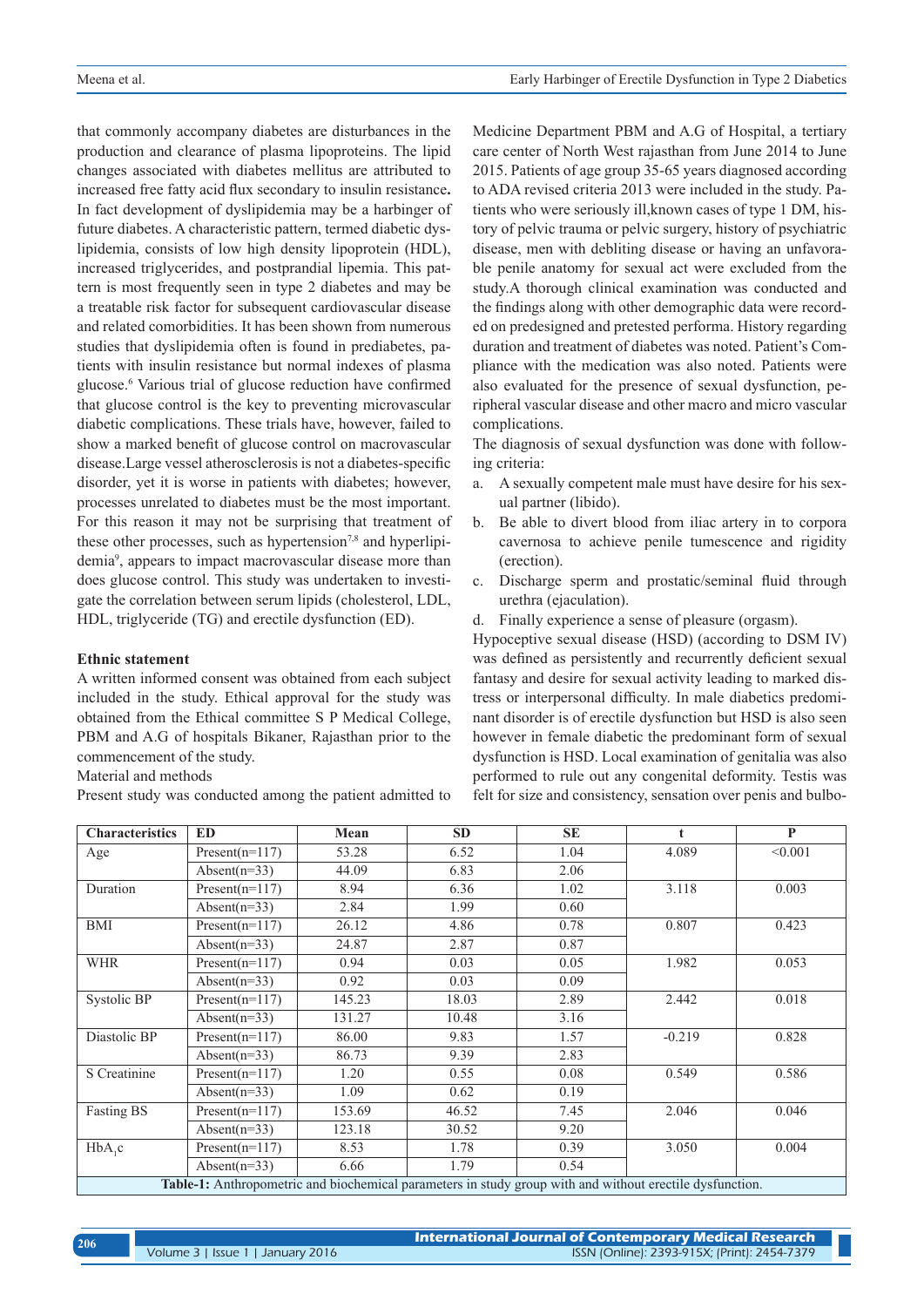cavernous reflex. ED was diagnosed by using international index of ED (IIEF-5).<sup>10</sup> Other relevant evaluations were performed regarding evaluation of peripheral vascular disease and other micro as well as macrovascular complications.

Fasting blood samples were drawn for investigations such as FBS and lipid profile (total cholesterol, triglycerides, HDL and LDL). The fasting blood glucose and lipid profile were measured using spectrophotometry technique.The data obtained was tabulated on Microsoft Excel spreadsheet. Categorical data was expressed as rates, ratios and percentages. Continuous data was expressed as mean ± standard deviation (SD) Pearson's Correlation coefficient (*r*) was used to assess the correlation between serum lipids and ED.

## **RESULTS**

This study was conducted among 150 type 2 DM patients attending either OPD, diabetic clinic or was admitted to medicine ward.The baseline anthropometric characteristics of patients included in the study are shown in table 1. The mean age was  $44.09 \pm 6.83$  in patient without ED and  $53.28 \pm 6.52$  in patient with EDthat was statistically significant( $p<0.001$ ). The mean duration of DM was 2.84+1.99 in patient without ED and 8.94+6.36 in patient with ED that was statistically significant( $p<0.001$ ). The mean BMI was 24.87  $\pm$ 2.87 and 26.12 $\pm$ 4.86 without and with ED respectively that was statistically insignificant. The mean SBP was 131.27+10.48 and145.23+18.03 without and with ED respectively that was statistically significant  $(p<0.001)$ . The mean DBP was  $86.73 \pm 9.39$  and  $86.00 \pm 9.83$  without and with ED respectively that was statistically insignificant. The FBS was 123.18+30.52 and153.69+46.52 without and with ED respectively that was statistically significant  $(p<0.046)$ . The mean HbA1c was 6.66+1.78 and8.53+1.79 86 without

| <b>Severity of ED</b>                         | <b>Erectile dysfunction</b> |               |  |  |  |  |
|-----------------------------------------------|-----------------------------|---------------|--|--|--|--|
|                                               | <b>No of Patients</b>       | $\frac{0}{0}$ |  |  |  |  |
| Absent                                        | 33                          | 22            |  |  |  |  |
| Mild                                          |                             |               |  |  |  |  |
| Moderate                                      | 54                          | 36            |  |  |  |  |
| Severe                                        | 54                          | 36            |  |  |  |  |
| Total                                         | 150                         | 100           |  |  |  |  |
| <b>Table-2:</b> Prevalence and severity of ED |                             |               |  |  |  |  |

and with ED respectively that was statistically significant (p<0.004).Prevalence and severity of ED is shown in table 2. Detailed analysis of the above table revealed that although the prevalence of ED increasing with age however contrary to increasing prevalence, the variation in severity of ED doesn't increase proportionately and varied according to individual characteristics. Correlation between serum lipids and ED is shown in table 3. The mean lipid profile TC, LDL, TG, HDLwere 158.36±15.38 and 186.26±38.88; 97.06±16.98 and 119.33+31.94; 116.33+37.30 and 94.09+14.48; 50.18+7.05 and 44.08+8.13 respectively in patient without ED and with ED that were statistically significant( $p$ <0.001). However mean VLDL was 21.60+4.16 and23.00+7.17; in patient without ED and with ED that was statistically insignificant.

#### **DISCUSSION**

Erectile dysfunction is one of the most common complications of diabetes and also one of the most underdiagnosed. It's a common misbelief of diabetic patients that ED is "in their heads" and that "their Doctor will dismiss any sexual problems they might bring up,"11 it may be a relief for patients to learn that their ED is physical, related to their diabetes, and treatable.

In our present study, ED was present in about 78% of patients out of which 6% had mild ED, whereas 36% each were having moderate and severe ED. Various studies done previously had enumerated the prevalence of ED in DM patient from as low as 15% to as high as 90%.12 This difference may be due to effect of other factor like age, duration of illness and associated complication. However despite this limitation it can be stated that ED is a very common problem affected as many as 75% of diabetics in some stage of life. In our study it was observed that prevalence of ED increase with increasing age. Prevalence increased from 20% from age group of <40 years to 100% in age group of >60 years. Most of the earlier studies have also reported significant correlation between ED and age. The effect of age on prevalence and severity of disease might be due to age related changes occurring in body as well as various other complications that nay coexist in DM patient. Ultimately, it is the accelerated atherosclerosis which is common denominator for increased

| <b>Lipid Profile</b>                             | <b>ED</b>        | Mean   | <b>SD</b> | <b>SE</b> |       | P     |  |  |
|--------------------------------------------------|------------------|--------|-----------|-----------|-------|-------|--|--|
| TC                                               | $Present(n=117)$ | 186.26 | 38.88     | 6.23      | 2.312 | 0.025 |  |  |
|                                                  | Absent( $n=33$ ) | 158.36 | 15.83     | 4.77      |       |       |  |  |
| <b>LDL</b>                                       | $Present(n=117)$ | 119.33 | 31.94     | 5.12      | 2.214 | 0.032 |  |  |
|                                                  | Absent( $n=33$ ) | 97.06  | 16.98     | 5.12      |       |       |  |  |
| <b>TG</b>                                        | $Present(n=117)$ | 116.33 | 37.30     | 5.97      | 2.014 | 0.022 |  |  |
|                                                  | Absent( $n=33$ ) | 94.09  | 14.48     | 4.59      |       |       |  |  |
| <b>HDL</b>                                       | $Present(n=117)$ | 44.03  | 8.13      | 1.30      | 2.278 | 0.027 |  |  |
|                                                  | Absent( $n=33$ ) | 50.15  | 7.05      | 2.13      |       |       |  |  |
| <b>VLDL</b>                                      | $Present(n=117)$ | 23.00  | 7.17      | 1.15      | 0.616 | 0.541 |  |  |
|                                                  | Absent( $n=33$ ) | 21.60  | 4.16      | 1.25      |       |       |  |  |
| Table-3: Correlation between serum lipids and ED |                  |        |           |           |       |       |  |  |

**International Journal of Contemporary Medical Research**